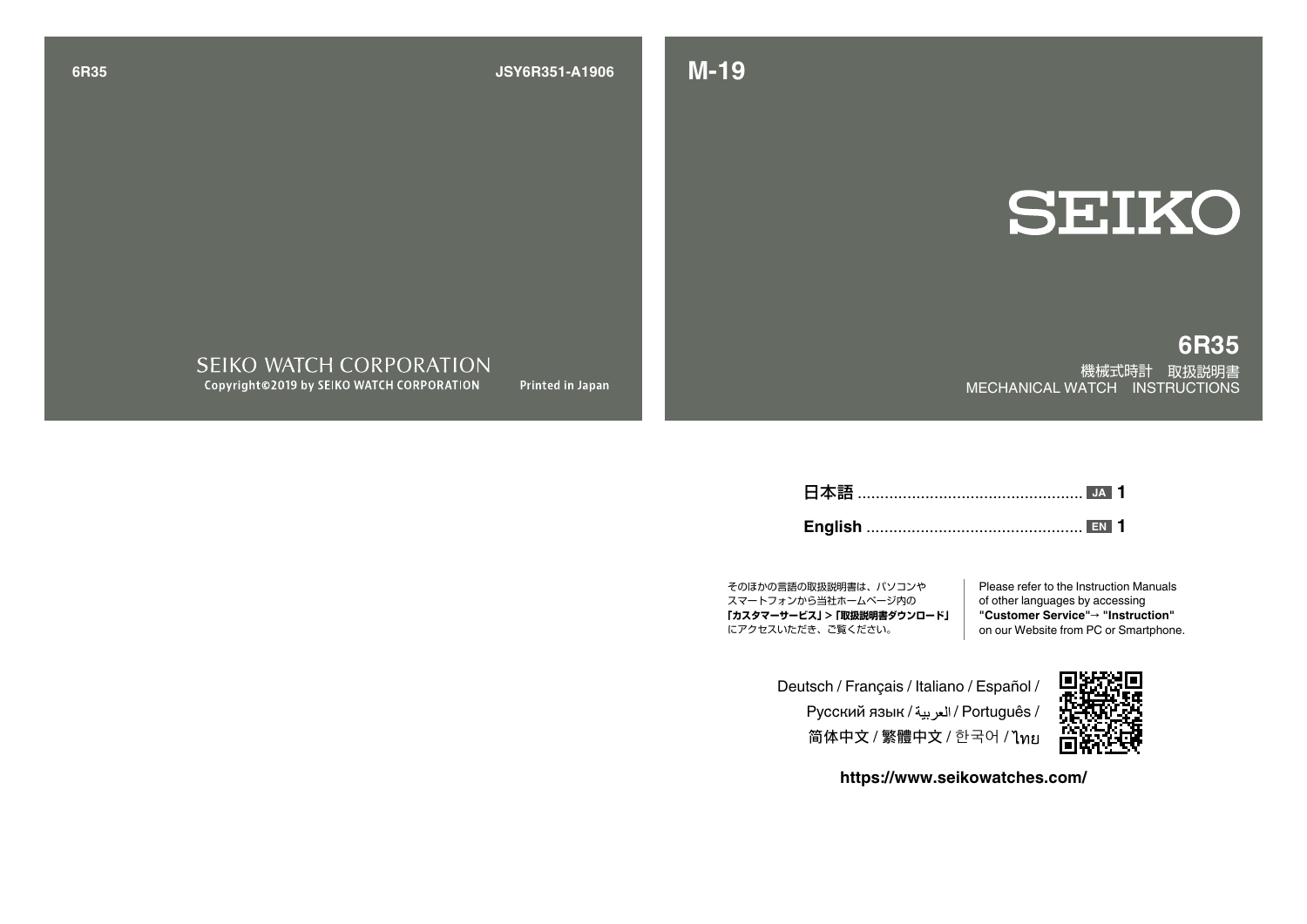## Thank you very much for choosing a SEIKO watch. For proper and safe use of your SEIKO watch, please read carefully the instructions in this **booklet before using it.**

### Keep this manual handy for easy reference.

- \* Length adjustment service for metallic bands is available at the retailer from whom the watch was purchased. If you cannot have your watch repaired by the retailer from whom the watch was purchased because you received the watch as a gift, or you moved to a distant place, please contact SEIKO CUSTOMER SERVICE CENTER. The service may also be available on a chargeable basis at other retailers, however, some retailers may not undertake the service.
- \* If your watch has a protective film for preventing scratches, make sure to peel it off before using the watch. If the watch is used with the film on it, dirt, sweat. dust, or moisture may be attached to the film and may cause rust.

### **IEN 1**

# **cautions Handling**

### **A** WARNING

Please note that there is a risk of serious consequences such as severe injury if the following safety regulations are not strictly observed.

### Immediately stop wearing the watch in following cases:

- O If the watch body or band becomes edged by corrosion etc.
- O If the pins protrude from the band.
- \* Immediately consult the retailer from whom the watch was purchased or SEIKO CUSTOMER SERVICE .CENTER

### **Keep the watch and accessories out of the reach of babies and children.**

Care should be taken to prevent a baby or a child accidentally swallowing the accessories. If a baby or child swallows the battery or accessories, immediately consult a doctor, as it will be harmful to the health of the baby or child.

## **CONTENTS**

### **1 HOW TO USE**

| Mechanical watch characteristics                                                                      |  |
|-------------------------------------------------------------------------------------------------------|--|
| Names of the parts and their functions  8                                                             |  |
|                                                                                                       |  |
|                                                                                                       |  |
|                                                                                                       |  |
| Date adjustment at the end of the month  15                                                           |  |
| How to use the compass (only for models with the<br>compass bezel or with the compass inner ring)  16 |  |
|                                                                                                       |  |

### **2 TO PRESERVE THE QUALITY OF YOUR**

| WATCH                                           |  |
|-------------------------------------------------|--|
|                                                 |  |
|                                                 |  |
|                                                 |  |
|                                                 |  |
|                                                 |  |
|                                                 |  |
| How to use tri-fold type clasp for leather band |  |
|                                                 |  |
| How to use an easy adjust type clasp  32        |  |
|                                                 |  |
| Accuracy of mechanical watches  37              |  |
|                                                 |  |
|                                                 |  |

**EN 2** 

**USE TO MANAGE** 

HOW TO USE

 $\mathbf 1$ 

### **A** CAUTION

Please note that there is a risk of minor injury or material damage if the following safety<br>regulations are not strictly observed.

#### Avoid the following places for wearing or keeping the watch:

- O Places where volatile agents (cosmetics such as polish remover, bug repellent, thinners etc.) are vaporizing
- O Places where the temperature drops below 5°C or rises above 35°C for a long time O Places affected by strong magnetism or static electricity

O Places affected by strong vibrations O Places of high humidity O Dusty places

#### If you observe any allergic symptoms or skin irritation

Stop wearing the watch immediately and consult a specialist such as a dermatologist or an allergist.

#### **Other** cautions

- For adiusting the length of the metallic band, specialized knowledge and expertise are necessary. Therefore, in such a case, contact the retailer from whom the watch was purchased. If you attempt to adjust the metallic band, injury may occur to your hand or fingers, or parts of the band may be lost.
- Do not disassemble or tamper with the watch
- O Keep the watch out of the reach of babies and children. Extra care should be taken to avoid risks of any injury or allergic rash or itching that may be caused when they touch the watch.
- O If your watch is of the fob or pendant type, the strap or chain attached to the watch may damage your clothes, or injure the hand, neck, or other parts of your body.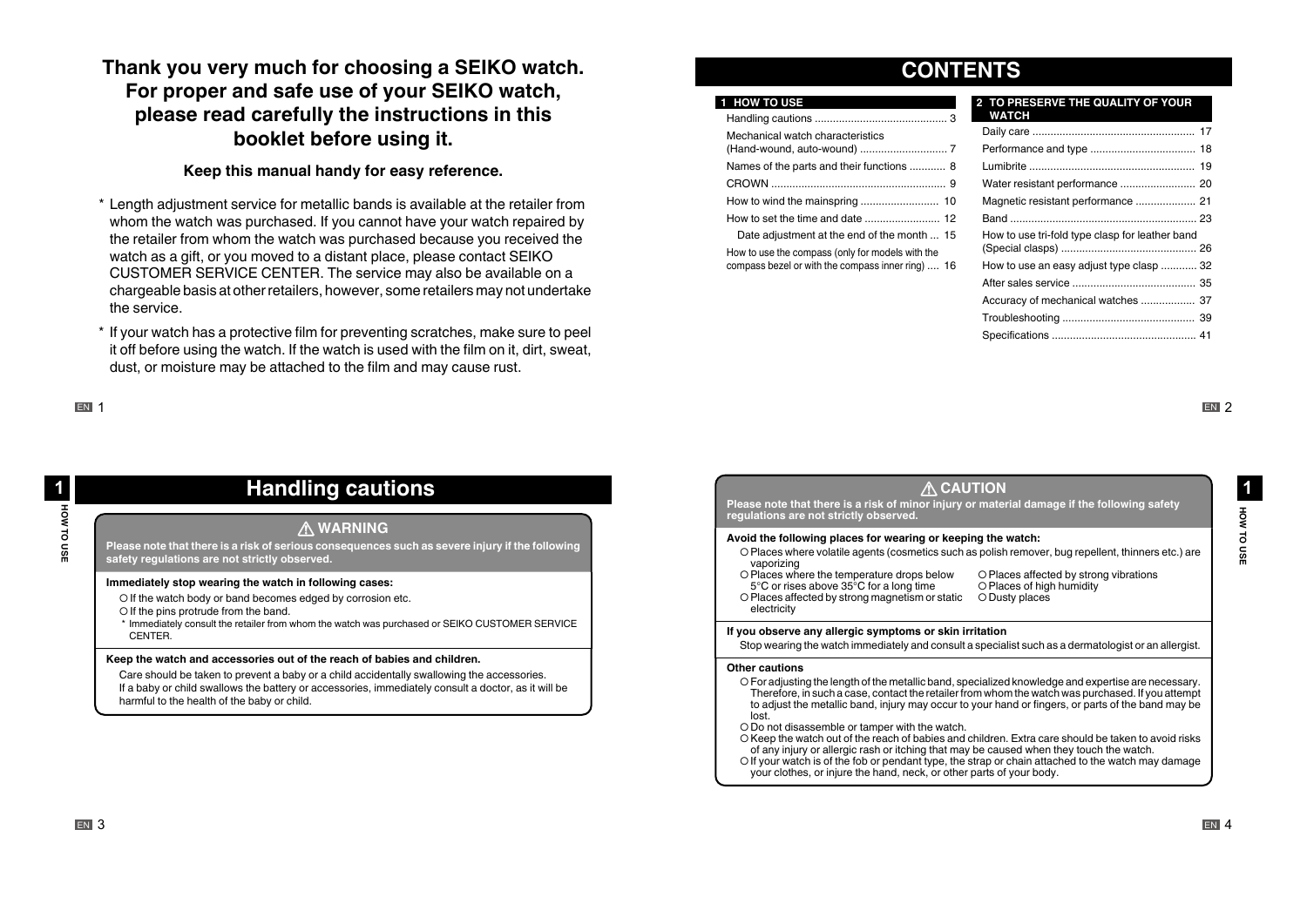### **A WARNING**

Do not use the watch in scuba diving or saturation diving. The various tightened inspections under simulated harsh environment, which are usually required for watches designed for scuba diving or saturation diving. have not been conducted on the water resistant watch with the BAR (barometric pressure) display. For diving, use watches specifically designed for diving.



### **A CAUTION**

Do not pour running water directly from faucet.

The water pressure of tap water from a faucet is high enough to degrade the water resistant performance of a water resistant watch for everyday life.

**EN 5** 

### Mechanical watch characteristics (Hand-wound, auto-wound) **USE TO A ACH** HOW TO USE • This is a mechanical watch powered by a spring.

- To use it from a stopped state, turn the crown 20 turns by hand to wind up the spring before starting the .watch
- Although the accuracy of quartz watches is measured in differences over months or years, in mechanical watches it is measured in differences per day (i.e., the amount the watch speeds up or slows down in a single day).
- Additionally, mechanical watches are subtly affected by the conditions in which they are used (e.g., duration worn, temperature, arm movement, the amount wound, etc.); thus, the amount of error is not .constant
- When affected by a strong magnetism from outside, a mechanical watch may lose/gain time temporarily. The parts of the watch may become magnetized depending on the extent of the effect. In such a case, consult the retailer from whom the watch was purchased since the watch requires repair including demagnetizing.

## **A CAUTION**

Please note that there is a risk of minor injury or material damage if the following safety regulations are not strictly observed.



### Do not turn or pull out the crown when the watch is wet.

Water may get inside of the watch

\* If the inner surface of the glass is clouded with condensation or water droplets appear inside of the watch for a long time, the water resistant performance of the watch is  $\alpha$  deteriorated. Immediately consult the retailer from whom the watch was purchased or SEIKO CUSTOMER SERVICE CENTER.



### Do not leave moisture, sweat and dirt on the watch for a long time.

Be aware of a risk that a water resistant watch may lessen its water resistant nerformance because of deterioration of the adhesive on the glass or gasket



#### Do not wear the watch while taking a bath or a sauna.

Steam, soap or some components of a hot spring may accelerate the deterioration of water resistant performance of the watch.

EN<sub>6</sub>

**USE TO HOW1**

HOW TO USE

 $\blacktriangleleft$ 

## **Names of the parts and their functions**



### **h** Minute hand

## $\Omega$  Hour hand

**(3)** Seconds hand

**(4)** Date

### $(5)$  Crown

- Normal position (not locked): Wind up the watch (hand-wound)
- First click position: Time difference adjustment/ Date setting
- Second click position: Time setting

\* The position and design of the display may vary depending on the model.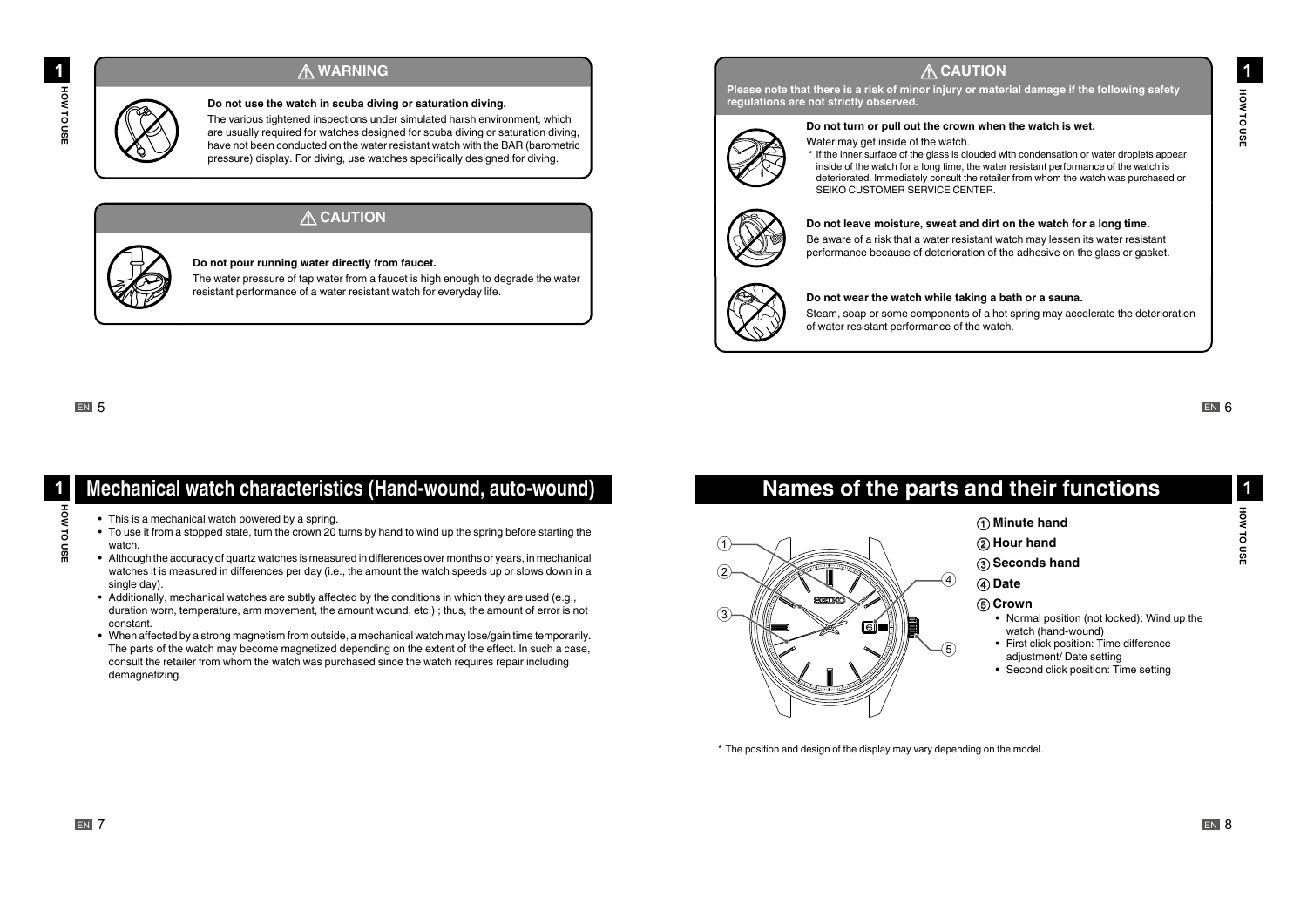## **CROWN**

There are two types of crowns, a normal crown and a screw down crown.



\* By locking the crown by screw, a screw down crown can prevent malfunction and increase water resistance \* Be careful not to screw the crown in by force as it may damage the slots of the crown.

### EN<sub>9</sub>

\* If the watch is used without being wound up fully, gain or loss of time may result. To avoid this, wear the watch for more than 10 hours a day. If the watch is used without being worn on the wrist, be sure to wind it up fully every day at a fixed time.

\* If you use a watch that has stopped with the mainspring unwound, winding the mainspring with the crown will not start the watch immediately. That is because the mainspring torque or force is low at the beginning of its winding due to the characteristics of mechanical watches. The seconds hand will start to move when a certain degree of torque is reached after the mainspring has been wound up. However, swinging the watch from side to side to forcibly turn the balance can start the watch sooner.

## **How to wind the mainspring**

- This is an automatic mechanical watch with a manual winding mechanism.
- When the watch is worn on the wrist, the mainspring is wound automatically through normal wrist . movement. The watch can also be wound up by turning the crown.
- To start the watch after it stops completely, wind it up either by turning the crown or swinging it from side to side until the seconds hand starts moving. Then, set the time and date before putting the watch on the wrist. To wind up the watch, unscrew the crown by turning it counterclockwise, and then, turn it clockwise slowly. The watch cannot be wound by turning the crown counterclockwise. In this way, the watch can be wound up fully. Furthermore, turning the crown further will not break the spring.
- Once the watch is wound up fully, it operates for about 70 hours.

### **EN 10**

## **How to set the time and date**

The watch is provided with a date function and is so designed that the date changes once every 24 hours.

The date changes around 12 o'clock midnight. If AM/PM is not properly set, the date will change at 12 o'clock noon.

### **ACAUTION**

Do not set the date between 9:00 p.m. and 1:00 a.m. Amending the date during this time period may cause problems such as the date failing to change the next day.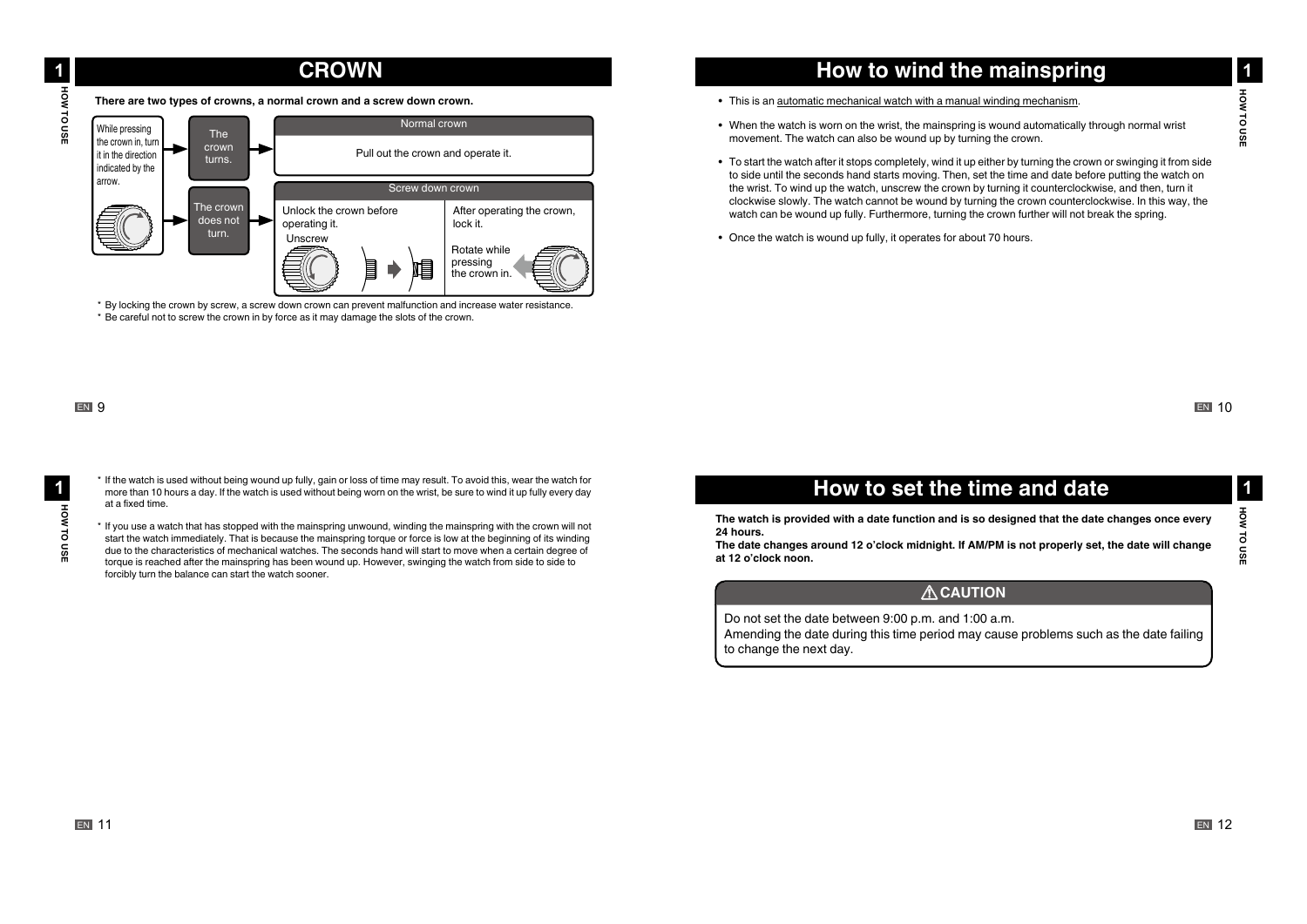#### **Pull out the crown to the first 1 .click** \* For models with screw down crown.

.it



Pull out the crown to the first click

#### The date can be set by turning the crown counterclockwise. **2**

Turn it until the previous day's date appears.

Ex.) To display the date as "6," then set this to "5." Turn the crown to the left (counterclockwise) to set the date

#### Pull out the crown to the second click and set **3** the time.

Pull out the crown to the second click when the seconds hand is at the 12 o'clock position; the seconds hand stops on the spot.



Turn the crown to advance the hands until the date .changes to the next. The time is now set for the A M, period. Advance the hands to set the correct time.

Push the crown back in to the normal position in accordance with a time signal. **4**

The seconds hand immediately starts moving.

- \* The telephone time signal service is helpful for setting the seconds hand exactly.
- \* For models with screw down crown, please be sure to lock the crown after operating it.

### b**CAUTION**

The mechanism of mechanical watches is different from that of quartz watches. When setting the time, be sure to turn back the minute hand a little behind the desired time and then advance it to the exact time.

**USE TO A ACH** 

**LO QSI** 

 $\blacktriangleleft$ **HOW** 

### ■ Date adjustment at the end of the month

It is necessary to adjust the date at the end of February and 30-day months.

#### Ex.) To adjust the date in the A.M. period on the first day of a month following a 30-day month

The watch displays "31" instead of "1." Pull out the crown to the first click.

Turn the crown counterclockwise to set the date to "1" and then push the crown back in to the normal .position

 $\cdot$  For models with screw down crown, please be sure to lock the crown after operating it.



### **ACAUTION**

• Avoid amending the date when the watch is displaying between 9 PM and 1 AM. Doing so may cause damage.

## How to use the compass (only for models with the **compass bezel or with the compass inner ring)**

The compass is functional only within the northern hemisphere, and it may not function properly at lower latitudes (South of the Tropic of Cancer) depending on the season of the year. Please use the compass in places where the direction of the sun can be determined.

While keeping the dial level, point the hour hand towards the sun. The direction of south is indicated by the middle point of the arc between the 12 o'clock marker and the time indicated by the hour hand. \* It is a simple compass and it should not be used to indicate direction with high accuracy.

.south

**• For models with the rotating bezel compass**

#### **• For models with the rotating** compass inner ring

Set "S" on the rotating compass bezel to the direction of south.



Turn the crown for the rotating compass inner ring to set "S" on the rotating compass inner ring to the direction of



**USE TO MANAGE** 

ЖOН

**TO USI**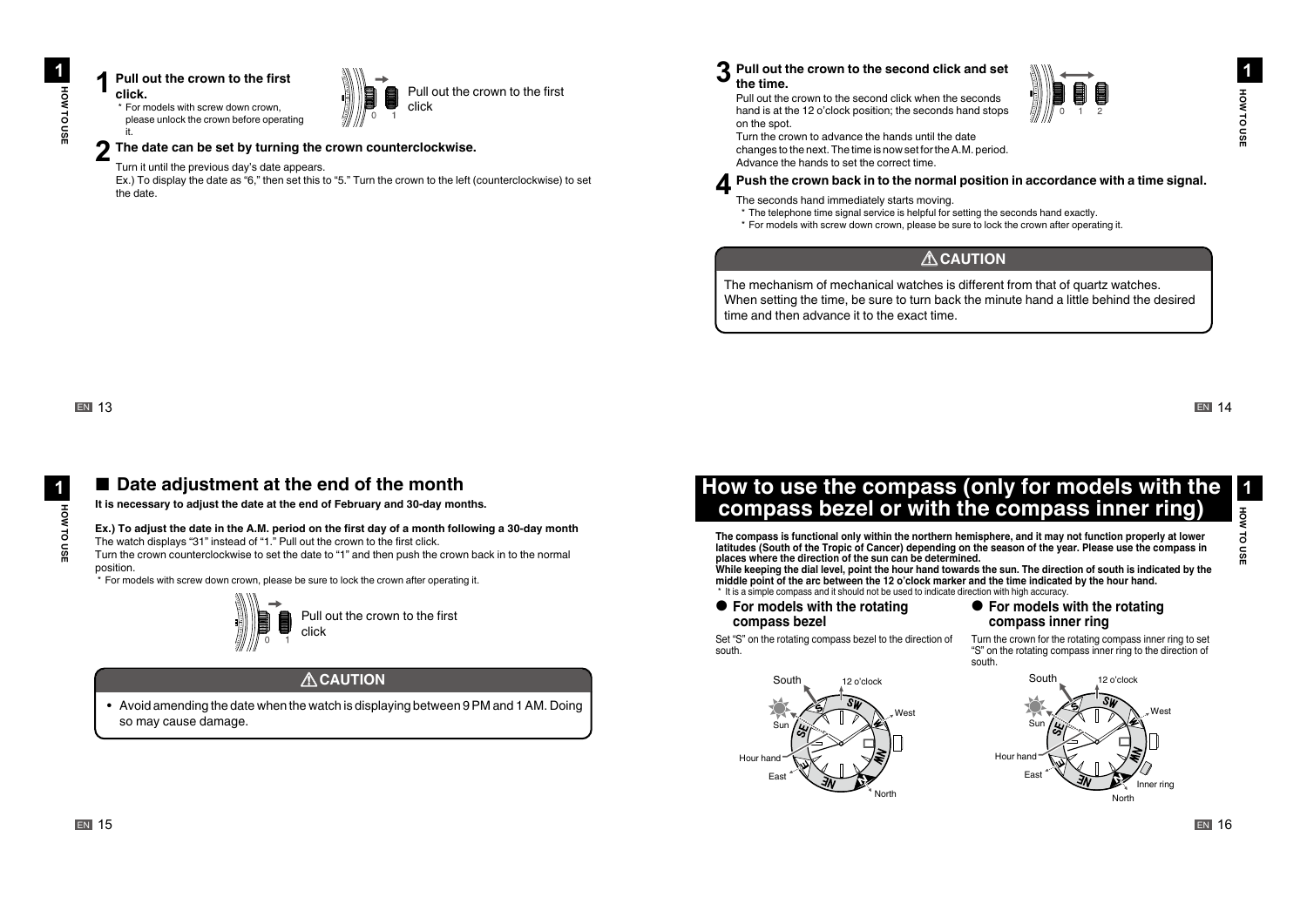## **Daily care**

### **• The watch requires good daily care**

- Do not wash the watch when its crown is in the extended position.
- Wipe away moisture, sweat or dirt with a soft cloth.
- After soaking the watch in seawater, be sure to wash the watch in clean pure water and wipe it dry .carefully

Do not pour running water directly from a faucet onto the watch. Put some water into a bowl first, and then soak the watch in the water to wash it.

.watch the watch is rated as "Non-water resistant" or "water resistant for daily use, " please do not wash the watch. "Performance and type"  $\rightarrow$  P 18

"Water resistant performance"  $\rightarrow$  P. 20

#### $\bullet$  Turn the crown from time to time

- In order to prevent corrosion of the crown, turn the crown from time to time.
- The same practice should be applied to a screw down crown.

" $CROWN" \rightarrow P.9$ 

#### The case back shows the caliber and performance of your watch



**Performance and type** 

**• Water resistant performance** Please refer to P. 20.

**• Magnetic resistant performance** Refer to pages P. 21 and P. 22.

• Case **Number** 

- The number to identify the type of your watch.
- \* The above illustration is provided as an example, therefore it may not be exactly the same as your watch.

**EN 17** 

## **Lumibrite**

#### **If your watch has Lumibrite**

Lumibrite is a luminous paint that absorbs the light energy of sunlight and lighting apparatuses in a short time and stores it to emit light in the dark. For example, if exposed to a light of more than 500 lux for approximately 10 minutes. Lumibrite can emit light for 3 to 5 hours. Please note, however, that, as Lumibrite emits the light it stores, the luminance level of the light decreases gradually over time. The duration of the emitted light may also differ slightly depending on such factors as the brightness of the place where the watch is exposed to light and the distance from the light source to the watch.

- \* In general, when coming from a place that is bright to a place that is dark, it takes human eyes some time to adapt to the darkness making it difficult to see objects initially. (Dark adaptation)
- 
- \* Lumibrite is luminous paint that stores and emits light, which is harmless to human beings and the environment, containing no toxic materials such as radioactive substances.

#### <Brightness levels>

| <b>Condition</b>                      |                            | <b>Illumination</b>              |  |
|---------------------------------------|----------------------------|----------------------------------|--|
| Sunlight                              | Fine weather               | 100,000 lux                      |  |
|                                       | Cloudy weather             | 10.000 lux                       |  |
| Indoor (Window-side during            | Fine weather               | more than 3,000 lux              |  |
| daytime)                              | Cloudy weather             | 1,000 to 3,000 lux               |  |
|                                       | Rainy weather              | lless than 1,000 lux             |  |
| Lighting apparatus (40-watt daylight- | Distance to the watch: 1 m | 1.000 lux                        |  |
| fluorescent light)                    | Distance to the watch: 3 m | 500 lux (average room luminance) |  |
|                                       | Distance to the watch: 4 m | 1250 lux                         |  |

# **Water resistant performance**

. Refer the table below for the description of water resistant performance of your watch before using.  $(Please look at P. 18)$ 

| Indication on the<br>case back                | <b>Water resistant</b><br>performance                                     |                                                                            | <b>Conditions of Use</b>                                    |
|-----------------------------------------------|---------------------------------------------------------------------------|----------------------------------------------------------------------------|-------------------------------------------------------------|
| <b>No indication</b>                          | Non-water resistance                                                      | Avoid drops of water or sweat                                              |                                                             |
| <b>WATER</b><br><b>RESISTANT</b>              | Water resistance for<br>everyday life                                     | The watch withstands<br>accidental contact with<br>water in everyday life. | Please do not use it<br>Δ<br><b>WARNING</b> for swimming.   |
| <b>WATER</b><br><b>RESISTANT</b><br>5 BAR     | Water resistant enforced<br>for daily use is at 5-BAR<br>water resistant. | The watch is suitable for sports such as swimming.                         |                                                             |
| <b>WATER</b><br><b>RESISTANT</b><br>10(20)BAR | Water resistance for<br>everyday life at 10 (20)<br>barometric pressures  |                                                                            | The watch is suitable for diving not using an air cylinder. |

**EN 18** 

TO PRESERVE THE QUALITY OF YOUR WATCH

TO PRESERVE THE QUALITY OF YOUR WATCH

 $\overline{\mathbf{2}}$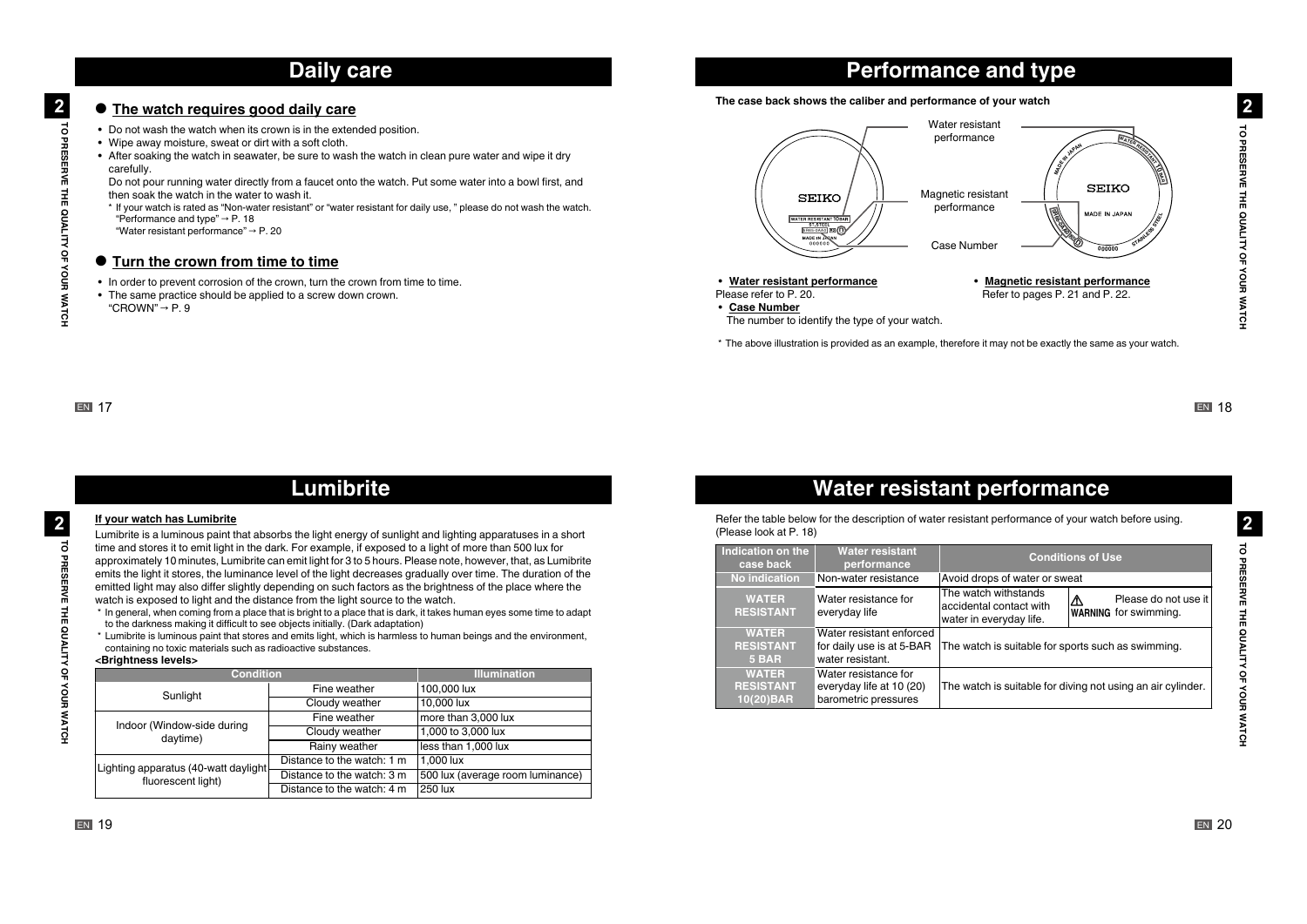## **Magnetic resistant performance**

| Affected by nearby magnetism,                                |
|--------------------------------------------------------------|
| a watch may temporarily gain or lose time or stop operating. |

| <b>A DANGER</b>                                                                                           |                                                                                      |  |
|-----------------------------------------------------------------------------------------------------------|--------------------------------------------------------------------------------------|--|
| Indication on the case back                                                                               | <b>Condition of use</b>                                                              |  |
| <b>No indication</b>                                                                                      |                                                                                      |  |
|                                                                                                           | Keep the watch more than 5 cm away from magnetic products.<br>(JIS level-1 standard) |  |
| m                                                                                                         | Keep the watch more than 1 cm away from magnetic products.<br>(JIS level-2 standard) |  |
| f tha watalo loggangga mgangtimad and ito gagwagy datayigyatag ta an aytant aygagding tha gnagifiad yata. |                                                                                      |  |

If the watch becomes magnetized and its accuracy deteriorates to an extent exceeding the specified rate under normal use, the watch needs to be demagnetized. In this case, you will be charged for demagnetization and accuracy readjustment even if it happens within the quarantee period.

#### The reason why a watch is affected by magnetism

The built-in balance spring may be influenced by a strong external magnetic field.

**WATCH ROBESERVE THE QUALITY OF YOUR WATCH** 

TO PRESERVE THE QUALITY OF YOUR WATCH

 $\overline{2}$ 

## **Band**

The band touches the skin directly and becomes dirty with sweat or dust. Therefore, lack of care may accelerate deterioration of the band or cause skin irritation or stain on the sleeve edge. The watch requires a lot of attention for long usage.

### ● Metallic band

- Moisture, sweat or soil will cause rust even on a stainless steel band if they are left for a long time.
- Lack of care may result in a rash or cause a yellowish or gold stain on the lower sleeve edge of shirts.
- Wipe off moisture, sweat or soil with a soft cloth as soon as possible.
- To clean the soil around the ioint gaps of the band, wipe it out in water and then brush it off with a soft toothbrush.

(Protect the watch body from water splashes by wrapping it up in plastic wrap etc.) Clean it off with a soft cloth.

- Because some titan bands use pins made of stainless steel, which has outstanding strength, rust may form in the stainless steel parts.
- If rust advances, pins may poke out or drop out, and the watch case may fall off the band, or the clasp may not open.
- If a pin is poking out, personal injury may result. In such a case, refrain from using the watch and request .repair

### **Examples of common magnetic products that may affect watches** AC adapter Bag Smartphone, cellular phone, tablet terminal (speaker) (with magnet buckle) 同 AC-powered Magnetic cooking Portable radio Magnetic Magnetic health (speaker) necklace pillow shaver device

**EN 22** 

### $\bullet$  Leather band

- A leather band is susceptible to discoloration and deterioration from moisture, sweat and direct sunlight.
- Wipe off moisture and sweat as soon as possible by gently blotting them up with a dry cloth.
- Do not expose the watch to direct sunlight for a long time.
- Please take care when wearing a watch with light-colored band, as dirt is likely to show up.
- Refrain from wearing a leather band watch other than Aqua Free bands while bathing, swimming, and when working with water even if the watch itself is water resistant enforced for daily use (10-BAR/20-BAR water resistant)

### $\bullet$  Polyurethane band

- A polyurethane band is susceptible to discoloration from light, and may be deteriorated by solvent or atmospheric humidity.
- Especially a translucent, white, or pale colored band easily adsorbs other colors, resulting in color smears or discoloration.
- Wash out dirt in water and clean it off with a dry cloth. (Protect the watch body from water splashes by wrapping it up in plastic wrap etc.)
- When the band becomes less flexible, have the band replaced with a new one. If you continue to use the band as it is, the band may develop cracks or become brittle over time.

 $\overline{2}$ 

TO PRESERVE THE QUALITY OF YOUR WATCH

TO PRESERVE THE QUALITY OF YOUR WATCH

 $\overline{2}$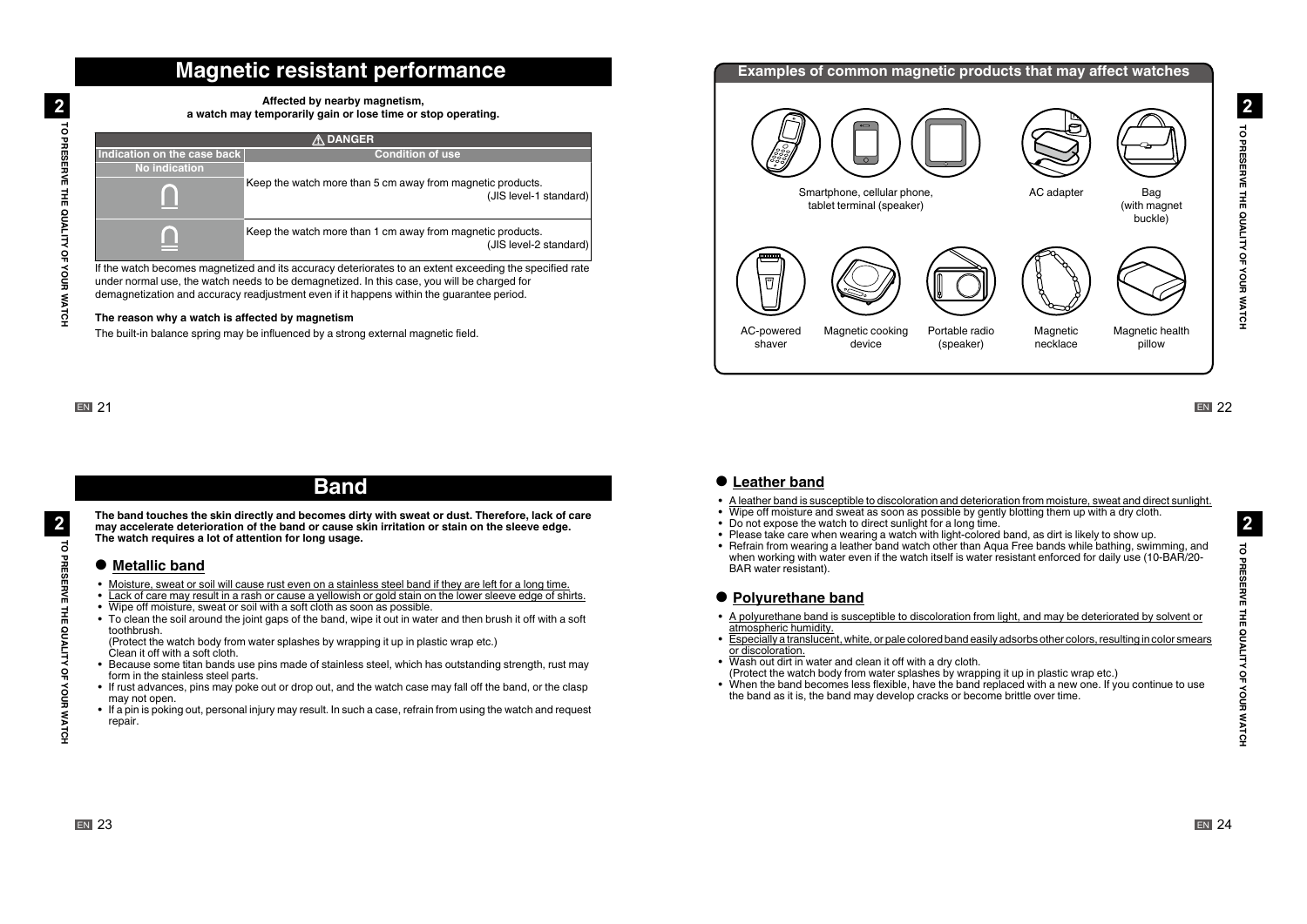### $\bullet$  Silicone band

- As for material characteristics, the band is easily dirtied, and may be stained and discolored. Wipe off dirt with a wet cloth or cleaning tissue.
- Unlike bands of other materials, cracks may result in the band being cut. Take care not to damage the band with an edged tool.

| Notes on skin<br>irritation and<br>allergy | Skin irritation caused by a band may result from various factors such as allergy to<br>metals or leathers, or skin reactions against friction on dust or the band itself.                    |  |
|--------------------------------------------|----------------------------------------------------------------------------------------------------------------------------------------------------------------------------------------------|--|
| Notes on the<br>length of the band         | Adjust the band to allow a little clearance with your wrist to ensure proper<br>airflow.<br>When wearing the watch, leave enough room to insert a finger between<br>the band and your wrist. |  |

# How to use tri-fold type clasp for leather band (Special clasps)

There are 3 types of special clasps as described below; If the clasp of the watch you purchased is one of them, please refer to the indications.



**EN** 25

**WATCH ROBESERVE THE QUALITY OF YOUR WATCH** 

TO PRESERVE THE QUALITY OF YOUR WATCH

 $\overline{\mathbf{2}}$ 



\* When fastening the clasp, insert the tip of the band into the movable loop and fixed loop, and then, securely tighten the clasp.

Adjustment hole

**B B** Type



While pressing the push buttons on the both **1** sides of the flap, lift to open the clasp



Remove the pin from the adjustment hole. **2** Slide the band left and right, and insert the pin into the adjustment hole at an appropriate length. Push the buckle and fasten the clasp. Buckle

Pin

Adjustment hole

 $\overline{2}$ 

ಕ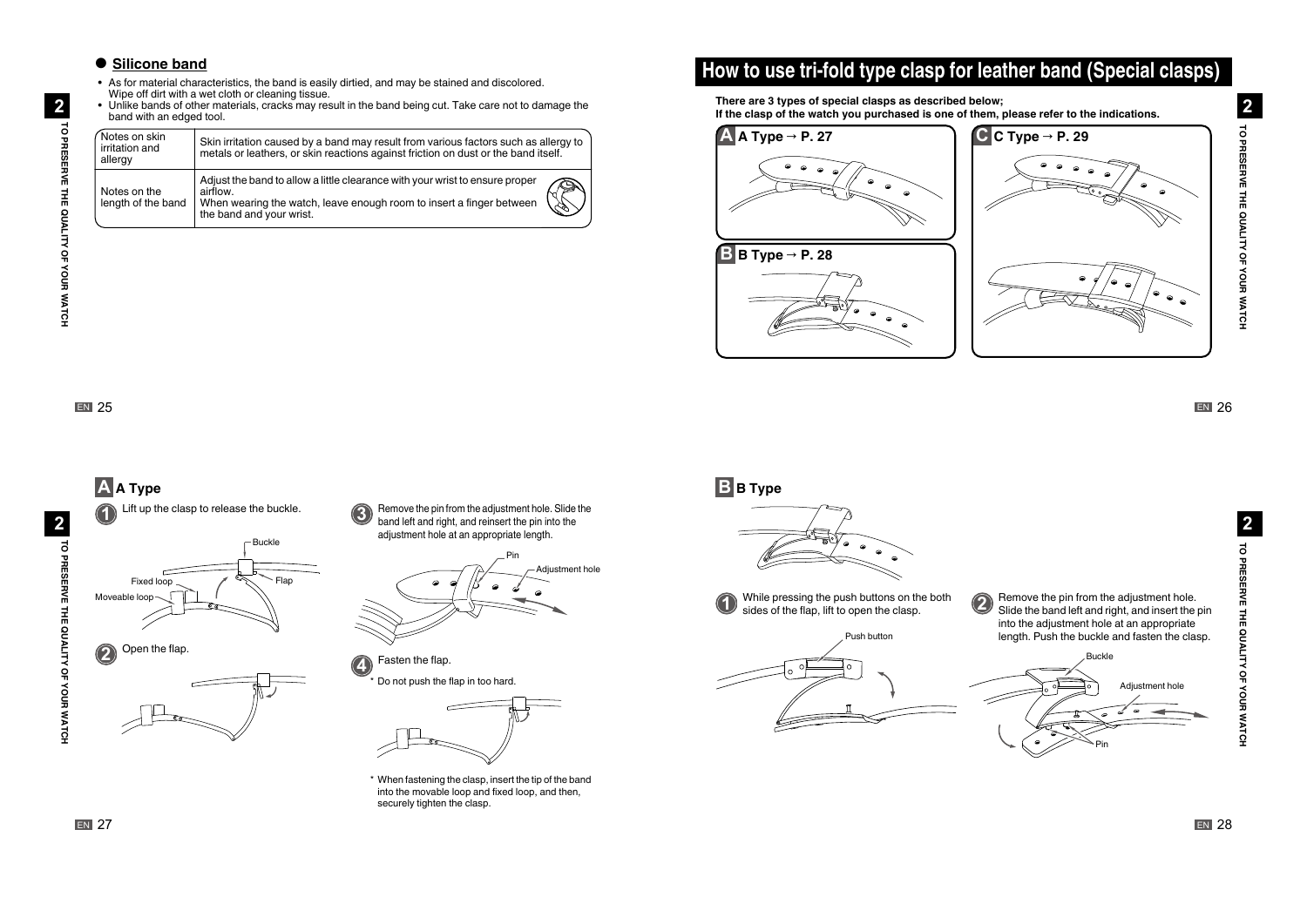**C C** Type



band. Slide the band to adjust its length and find an appropriate hole. Place the pin into the

> Pin Adjustment hole

Pin

djustment hole

hole.

### $\bullet$  How to adjust the length of the band

Press the push buttons on both sides of the **1** flap; pull the buckle up. The band will automatically come out of the loop.

Press the push buttons again to unfasten the **2** flap.



**EN 30** 

## **How to use an easy adjust type clasp**

Some bands are provided with an easy adjust type clasp for fine adjustment of the band's length. If the clasp of the watch you purchased is as follows, please refer to the following instructions. \* The band can be lengthened by up to about 5 mm.

This is useful if the band feels too tight or is uncomfortable for some reason.



TO PRESERVE THE QUALITY OF YOUR WATCH

TO PRESERVE THE QUALITY OF YOUR WATCH

 $\overline{2}$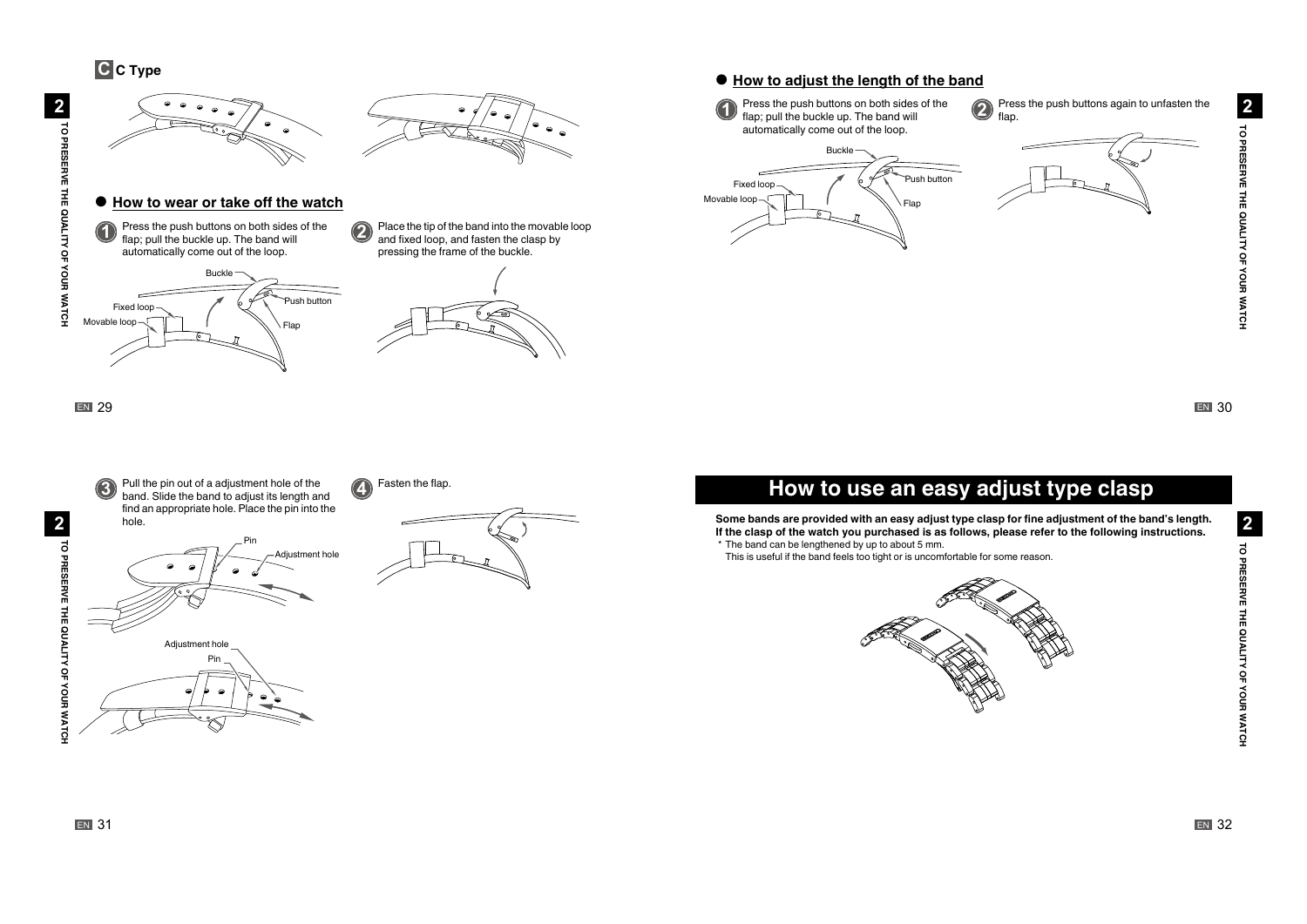### $\bullet$  How to wear the band (opening and closing the clasp)

1. Lightly press the push buttons to open the Push button .clasp \* Note that pressing the push buttons too firmly (deeply) actuates the adjuster, which lengthens the band. 2. Fasten the clasp by pressing the frame of the buckle.

### $\bullet$  How to adjust the length of the band

1. You can lengthen the band by up to about 5 mm  $\,$  2. Fasten the clasp by pressing the frame of the  $(2 \text{ stages})$  by firmly pressing the push buttons from both sides to actuate the adjuster.



- buckle.
	- \* Even while the clasp is closed, you can still retract the length of band extended by the adjuster

 $\mathbf{2}$ 

ā

**WATCH ROBESERVE THE QUALITY OF YOUR WATCH** 

TO PRESERVE THE QUALITY OF YOUR WATCH

 $\overline{2}$ 

## **After sales service**

### **• Notes on quarantee and repair**

- Contact the retailer from whom the watch was purchased or SEIKO CUSTOMER SERVICE CENTER for repair or overhaul.
- Within the quarantee period, present the certificate of quarantee to receive repair services.
- Guarantee coverage is provided in the certificate of quarantee. Read carefully and retain it.
- For repair services after the quarantee period has expired, if the functions of the watch can be restored by repair work, we will undertake repair services upon request and payment.

### $\bullet$  **Replacement with functional parts**

• Please keep in mind that if original parts are not available, they may be replaced with substitutes whose outward appearance may differ from the originals.

### $\bullet$  Inspection and adjustment by disassembly and cleaning (overhaul)

\* The above illustrations are provided as examples. Some details may differ depending on the model

- Periodic inspection and adjustment by disassembly and cleaning (overhaul) is recommended approximately once every 2 to 3 years in order to maintain optimal performance of the watch for a long .time
- The power transmission gear of the movement of this watch constantly receives force. To ensure that this mechanism works properly all the time, washing parts, changing oil, adjusting accuracy, checking functions and replacing consumable parts on a regular basis are important. The first overhaul after the purchase of your watch is particularly important for preserving long-time use of your watch. According to use conditions, the oil retaining condition of your watch mechanical parts may deteriorate, abrasion of the parts due to contamination of oil may advance or delay the time significantly, or the watch itself may stop.

As the parts such as gasket may deteriorate, water resistant performance may be impaired due to intrusion of perspiration and moisture.

Inspection and adjustment by disassembly and cleaning (overhaul) should be performed by the retailer from whom the watch was purchased, and who specifies "SEIKO GENUINE PARTS." At this time, also request replacement of the gasket and the spring bar.

• When your watch is inspected and adjusted by disassembly and cleaning (overhauled), the movement of your watch may be replaced.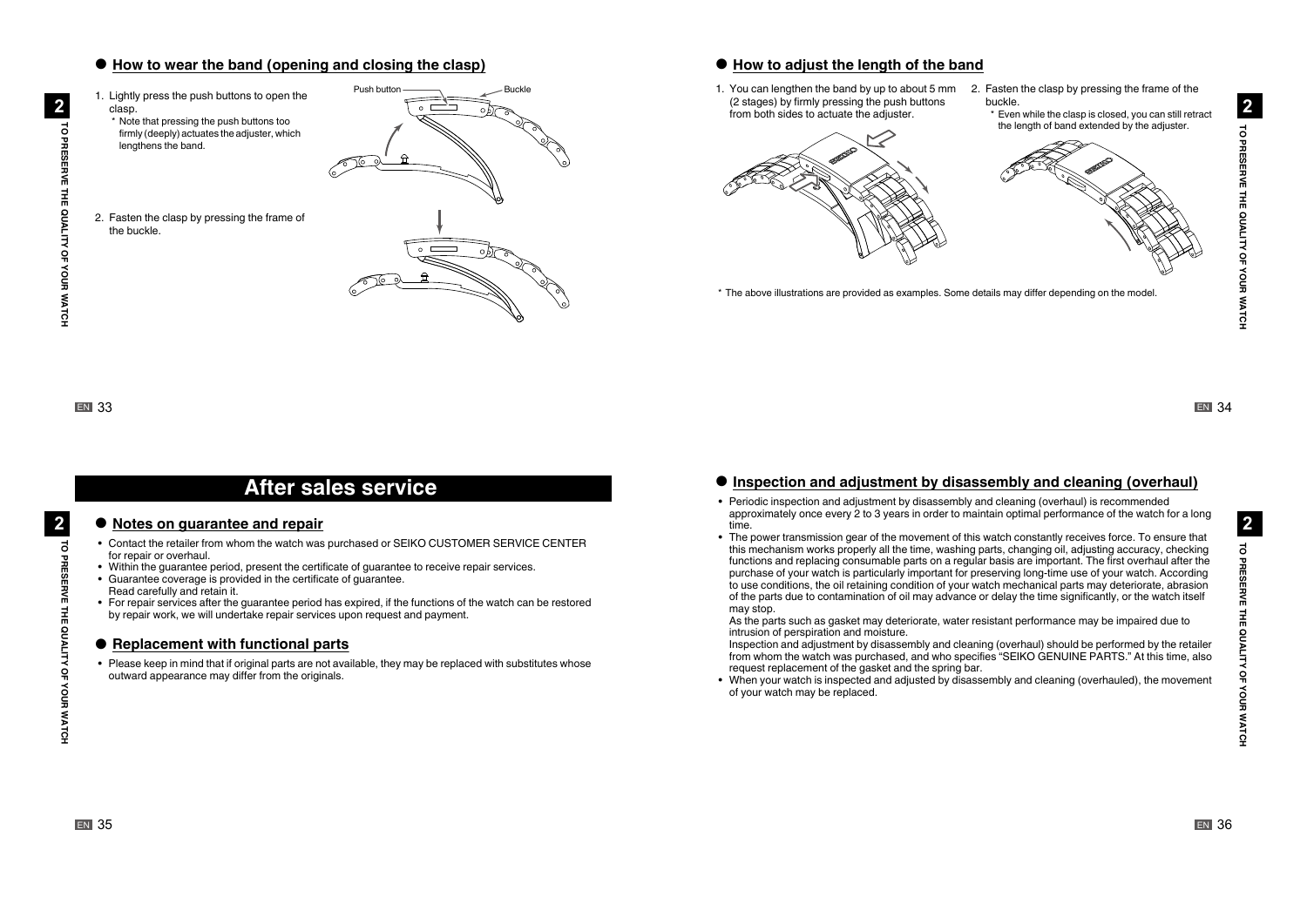## **Accuracy of mechanical watches**

 $\overline{\mathbf{2}}$ **WATCH ROBESERVE THE QUALITY OF YOUR WATCH** TO PRESERVE THE QUALITY OF YOUR WATCH  $\circ$  The accuracy of mechanical watches is indicated by the "daily rate."

- The accuracy of mechanical watches may not fall within the specified range of time accuracy because loss/gain changes according to the position of the watch, which is dependent on the conditions of use, such as the length of time during which the watch is worn on the wrist, arm movement, and whether the mainspring is wound up fully or not, **.etc**
- $\circ$  The loss/gain of mechanical watches is not measured by a daily rate, but by daily rates of one week or so.

### ○ Accuracy variation according to temperature

The parts that compose the accuracy of mechanical watches are made of metals. It is well known that metals expand or contract depending on temperatures due to metal properties. This exerts an effect on the accuracy of the watches. Mechanical watches tend to lose time at high temperatures while they tend to gain time at low temperatures.

### **EN 37**

|                                            | <u>Troubleshooting</u>                                                                                                                      |                                                                                                                                                                                                                                                                     |
|--------------------------------------------|---------------------------------------------------------------------------------------------------------------------------------------------|---------------------------------------------------------------------------------------------------------------------------------------------------------------------------------------------------------------------------------------------------------------------|
| <b>Troubles</b>                            | <b>Possible causes</b>                                                                                                                      | <b>Solutions</b>                                                                                                                                                                                                                                                    |
| The watch stops<br>operating.              | The mainspring has not been wound.                                                                                                          | Wind up the watch as per "How to wind the<br>mainspring" $\rightarrow$ (P. 10), and set the time. If the<br>watch still does not operate, consult the<br>retailer from whom the watch was purchased.                                                                |
|                                            | The watch has been left in extremely high or<br>low temperatures for a long time.                                                           | Return the watch to a normal temperature so<br>that it works accurately as usual, and then<br>reset the time. The watch has been adjusted<br>so that it works accurately when it is worn on<br>vour wrist under a normal temperature range<br>between 5°C and 35°C. |
| The watch temporarily<br>gains/loses time. | The watch has been left close to an object<br>with a strong magnetic field.                                                                 | Correct this condition by moving and keeping<br>the watch away from the magnetic source,<br>and reset the time. If this action does not<br>correct the condition, contact the retailer from<br>whom the watch was purchased.                                        |
|                                            | You drop the watch, hit it against a hard<br>surface, or wear it while playing active sports.<br>The watch is exposed to strong vibrations. | If accuracy does not return after setting the<br>time, consult the retailer from whom the watch<br>was purchased.                                                                                                                                                   |
|                                            | The watch has not been overhauled for more<br>than 3 years.                                                                                 | Consult the retailer from whom the watch was<br>purchased.                                                                                                                                                                                                          |

#### **Solutions Possible causes causes cause in the Solutions The date changes at 12** AM/PM is not properly set.  $\vert$ Advance the hands by 12 hours. **o'clock** noon **Blur in the display .persists** Small amount of water has got inside the watch due to deterioration of the gasket, etc.|purchased. Consult the retailer from whom the watch was

In order to improve accuracy, it is important to regularly supply energy to the balance that controls the speed of the gears. The driving force of the mainspring that powers mechanical watches varies between when fully wound and immediately before it is unwound. As the mainspring unwinds, the force weakens. Relatively steady accuracy can be obtained by wearing the watch on the wrist frequently for the self-winding type and winding up the mainspring fully everyday at a fixed time to move it regularly for the wind-up

When affected by a strong magnetism from outside, the mechanical watch may lose/gain time temporarily.

In such a case, consult the retailer from whom the watch was purchased since the watch requires repair

The parts of the watch may become magnetized depending on the extent of the effect.

 $\circ$  Mainspring wound condition and accuracy

mechanical type.

○ Effect of magnetism

including demagnetizing.

\* For a solution to a problem other than listed above, contact the retailer from whom the watch was purchased.

 $\overline{2}$ WATCH YOUR **NATCH YOUR SERVE THE OF YOUR SAFCE** ಕ PRESERVE THE QUALITY OF YOUR WATCH

**EN** 38

TO PRESERVE THE QUALITY OF YOUR WATCH

**TO PRESERVE THE QUALITY OF YOUR WATCH** 

 $\overline{2}$